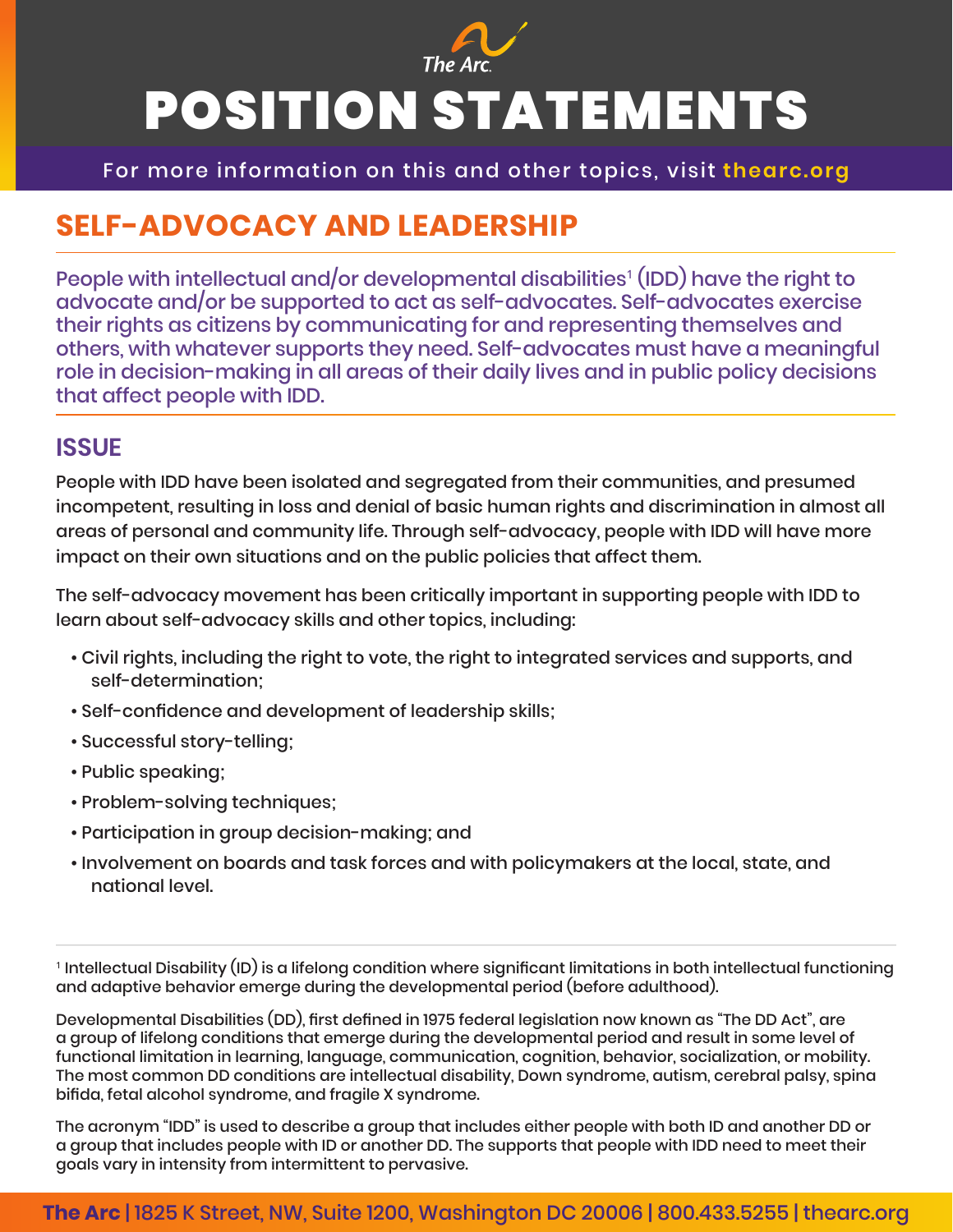There are many ways for people with IDD to act as advocates, including individual selfadvocacy for the individual services and supports that they or another person with IDD needs, as well as policy advocacy for the funding, services, and rights that impact people with IDD at the local, state, and national level.

### **POSITION**

People with IDD must have the right to advocate for themselves and others. People with IDD have the right to speak or act on their own behalf and alongside other people with disabilities, whether the issue is individual or related to broader public policy. Recognizing these rights in a respectful partnership between people with and without disabilities can lead to better outcomes and better lives for everyone.

Self-advocates provide important knowledge, experience, and skills that individuals, organizations, and government agencies need in order to effectively support the needs of and enhance the lives of people with IDD. To promote this participation, it is critical to acknowledge the important role that self-advocates play in developing leadership skills and increasing people's pride, influence, and opportunities. To achieve this partnership between self-advocates and their support persons or organizations, the following must occur:

- People with IDD must have the power to make informed decisions about their own lives and the services they receive, including those who need support and those who have legallyappointed guardians.
- People with IDD have access to necessary accommodations and supports in order to meaningfully participate in meetings, conferences, task forces, boards, and other forums when issues and policies that are important to them are discussed ("Nothing about us without us" principle). These accommodations include but are not limited to:
	- **>** Extra time planned for meetings to ensure the participation of each person;
	- **>** Enhanced and alternative communication methods, such as communication devices, sign language, or interpreters;
	- **>** Availability of technology supports and access through technology to ensure participation;
	- **>** Materials provided ahead of the meeting for review;
	- **>** Meeting materials written in plain language;
	- **>** Support from direct support professionals, when needed; and
	- **>** Funding for transportation and travel-related costs, including support staff.
- When communicating with or about people with IDD, it is important to respect the way that people with disabilities prefer to be identified. In most circumstances, person-first language is most appropriate, e.g. person with IDD. However, some people with IDD prefer identity-first language, e.g. autistic person. In addition, people's self-identified pronouns for gender identity must be respected.
- Policy development must include self-advocates and be regularly evaluated to ensure that self-advocates are actively and meaningfully participating.
- Families, advocacy organizations, service providers, and government agencies must work